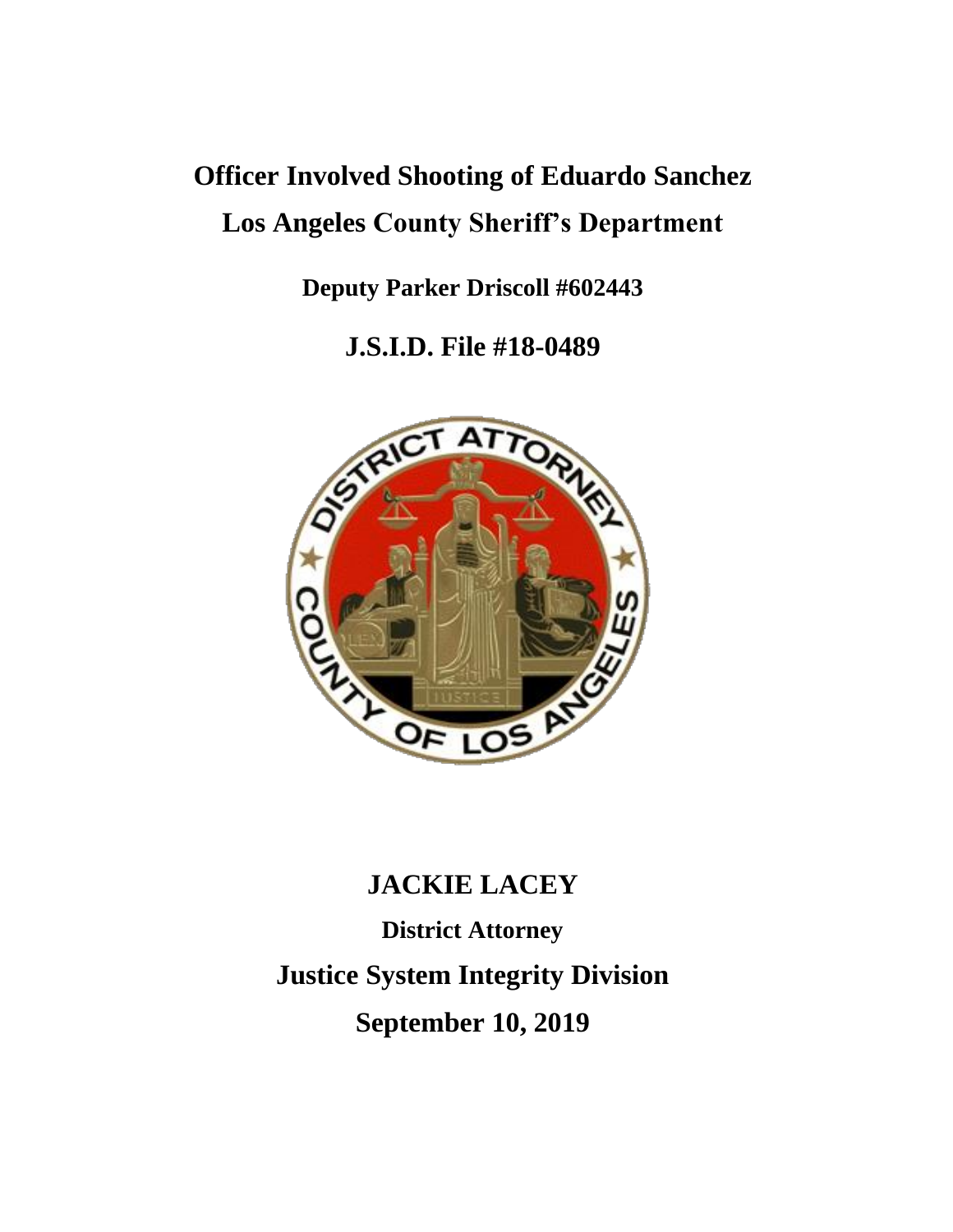#### **MEMORANDUM**

| TO:             | <b>CAPTAIN KENT WEGENER</b><br>Los Angeles County Sheriff's Department<br>Homicide Bureau<br>1 Cupania Circle<br>Monterey Park, California 91755 |
|-----------------|--------------------------------------------------------------------------------------------------------------------------------------------------|
| FROM:           | <b>JUSTICE SYSTEM INTEGRITY DIVISION</b><br>Los Angeles County District Attorney's Office                                                        |
| <b>SUBJECT:</b> | <b>Officer Involved Shooting of Eduardo Sanchez</b><br>J.S.I.D. File #18-0489<br>L.A.S.D. File #018-24528-1127-056                               |
| DATE:           | September 10, 2019                                                                                                                               |

The Justice System Integrity Division of the Los Angeles County District Attorney's Office has completed its review of the November 25, 2018, non-fatal shooting of Eduardo Sanchez by Los Angeles County Sheriff's Department (LASD) Deputy Parker Driscoll. We have concluded Deputy Driscoll acted lawfully in self-defense and in defense of others.

The District Attorney's Command Center was notified of the shooting at approximately 5:22 p.m., on November 25, 2018. The District Attorney Response Team responded to the location. They were given a briefing regarding the circumstances surrounding the shooting and a walk-through of the scene.

The following analysis is based on investigative reports, audio recordings of interviews, firearm analysis reports, crime scene diagrams and sketches, photographs, video evidence, and witness statements submitted to this office by LASD Sergeant Richard Biddle and Investigator Jason Marx. Deputy Driscoll's voluntary statement was considered as part of this analysis.

#### **FACTUAL ANALYSIS**

On Sunday, November 25, 2018, at approximately 4:00 p.m., Deputy Parker Driscoll was working as an LASD deputy assigned to patrol in Lancaster. He was driving a black and white LASD SUV and wearing full LASD uniform. He was assigned to assist another patrol unit regarding a call for service at 48 Street West and West Avenue J-5, Lancaster. The initial call was for an "assault with a deadly weapon, person armed with a knife" and "possible suicide by cop."<sup>1</sup> Driscoll, who was a

<sup>&</sup>lt;sup>1</sup> The 9-1-1 call was made by Sanchez' father, Victor, after Sanchez began chasing and attempting to assault a neighbor, later identified as Andrea, while armed with a knife. Sanchez repeatedly threatened to cut Andrea with the knife as he chased her on her front lawn, into her garage and into the street. Victor also told the dispatcher that Sanchez had made comments which were possibly suicidal. While Victor conveyed this information to the 9-1-1 dispatcher, another neighbor, Tomas, attempted to intercede. Sanchez then began chasing Tomas with the knife threatening to kill him. Sanchez got within a few feet of Tomas as Victor spoke to the dispatcher.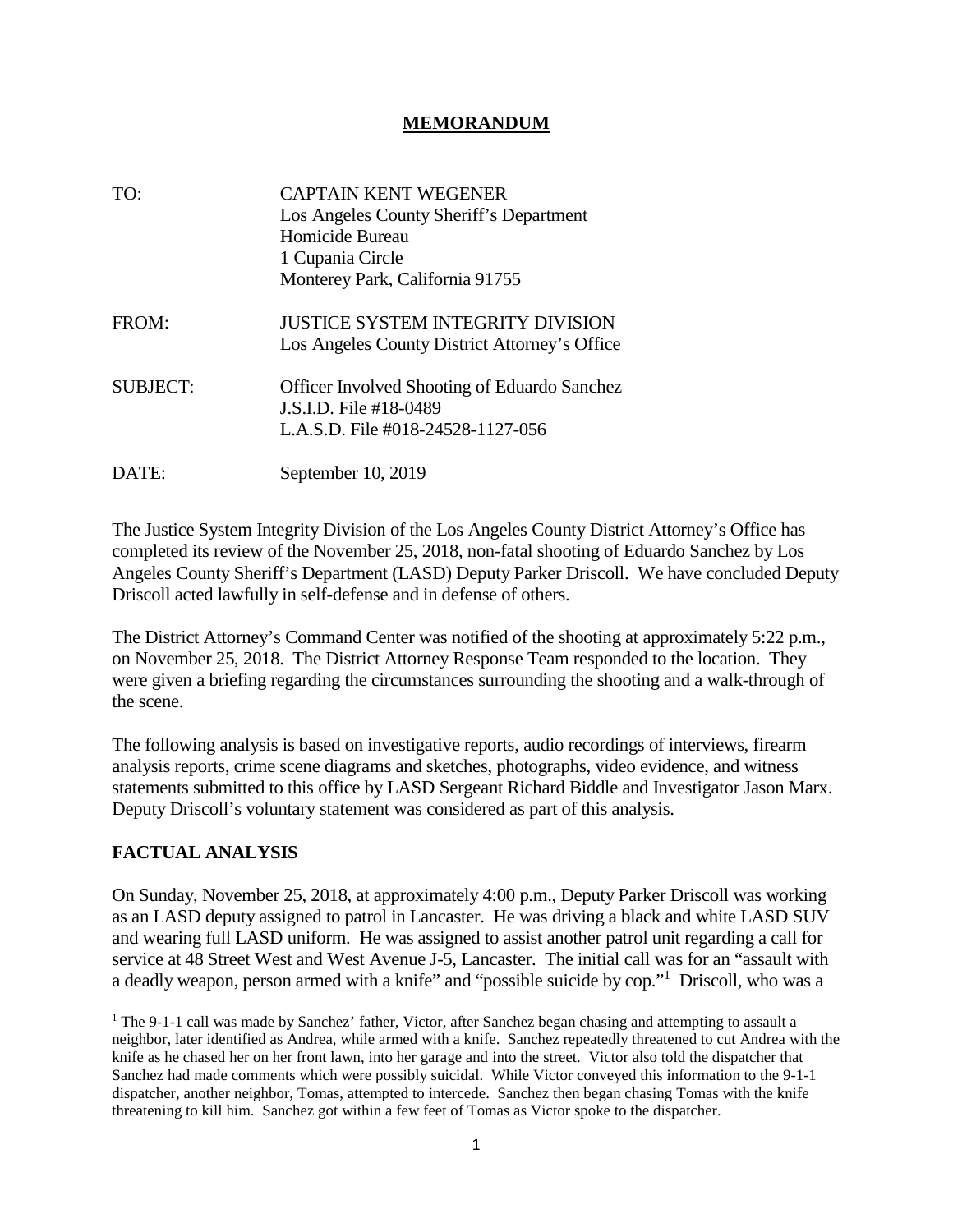one-man unit, communicated with the two-man unit assigned to handle the matter, and determined that he would time his arrival to coincide with theirs. Shortly thereafter, the call was updated indicating that the suspect, later identified as Eduardo Sanchez, was stabbing someone at the location.<sup>2</sup> Based upon this updated information, Driscoll believed an immediate response was required and went to the location prior to the other unit's arrival.<sup>3</sup>

Driscoll arrived at the location at 4:02 p.m., and observed Victor in the middle of the street. Victor directed him to where Sanchez was chasing Tomas, while armed with a knife. Driscoll observed Sanchez closing in on Tomas, and believed he was attempting to stab or seriously injure him. Driscoll exited his vehicle, pointed his weapon at Sanchez and ordered him multiple times to stop and drop the knife.

Sanchez diverted his attention from Tomas to Driscoll. Sanchez began rapidly walking towards Driscoll yelling, "Fuck you! Fuck you bitch!"<sup>4</sup> Driscoll, who had been positioned behind the driver's side door of his SUV, moved back to the rear driver's side bumper of his vehicle as Sanchez approached with the knife held out in a threatening manner. Driscoll repeatedly ordered Sanchez to drop the knife.<sup>5</sup> Sanchez advanced towards Driscoll with the knife held out in front of him, as if he were about to stab or slash at Driscoll. As Sanchez reached the front driver's side bumper area of Driscoll's vehicle, he yelled, "I am coming for you motherfucker!" while moving towards Driscoll.

Sanchez continued his approach, ignoring Driscoll's orders and got within five to seven feet of Driscoll's location. Believing that Sanchez had already stabbed Tomas or another person at the location, unsure whether Victor and Tomas were behind him and also in danger, and fearing that Sanchez was about to stab him, Driscoll fired five rounds from his service weapon. Sanchez fell to the ground with the knife next to him.<sup>6</sup> Lee and Goffigan arrived at the location. Lee assisted Driscoll in kicking the knife away from Sanchez, and in providing medical assistance until paramedics arrived. Sanchez was transported to Antelope Valley Hospital where he was treated

.

<sup>&</sup>lt;sup>2</sup> This information was based on a statement made by Victor, as he was speaking to the 9-1-1 dispatcher. Sanchez was not, in fact, stabbing anyone at the time.

<sup>&</sup>lt;sup>3</sup> The primary handling unit, Deputies Jonathan Lee and Elijah Goffigan, arrived at 4:03 p.m., approximately one minute after Driscoll.

<sup>4</sup> Several surveillance cameras in the neighborhood captured various portions of the incidents with Andrea, Tomas and Driscoll interacting with Sanchez. Sanchez can be seen holding the knife in a manner consistent with possibly stabbing or slashing at Andrea, Tomas and Driscoll. Sanchez' threats to each can be heard on the various video recordings.

<sup>5</sup> Driscoll's commands and position are also reflected in multiple video recordings.

<sup>&</sup>lt;sup>6</sup> The officer involved shooting was captured on several video recordings. Five casings were recovered from near the location where Driscoll fired his service weapon.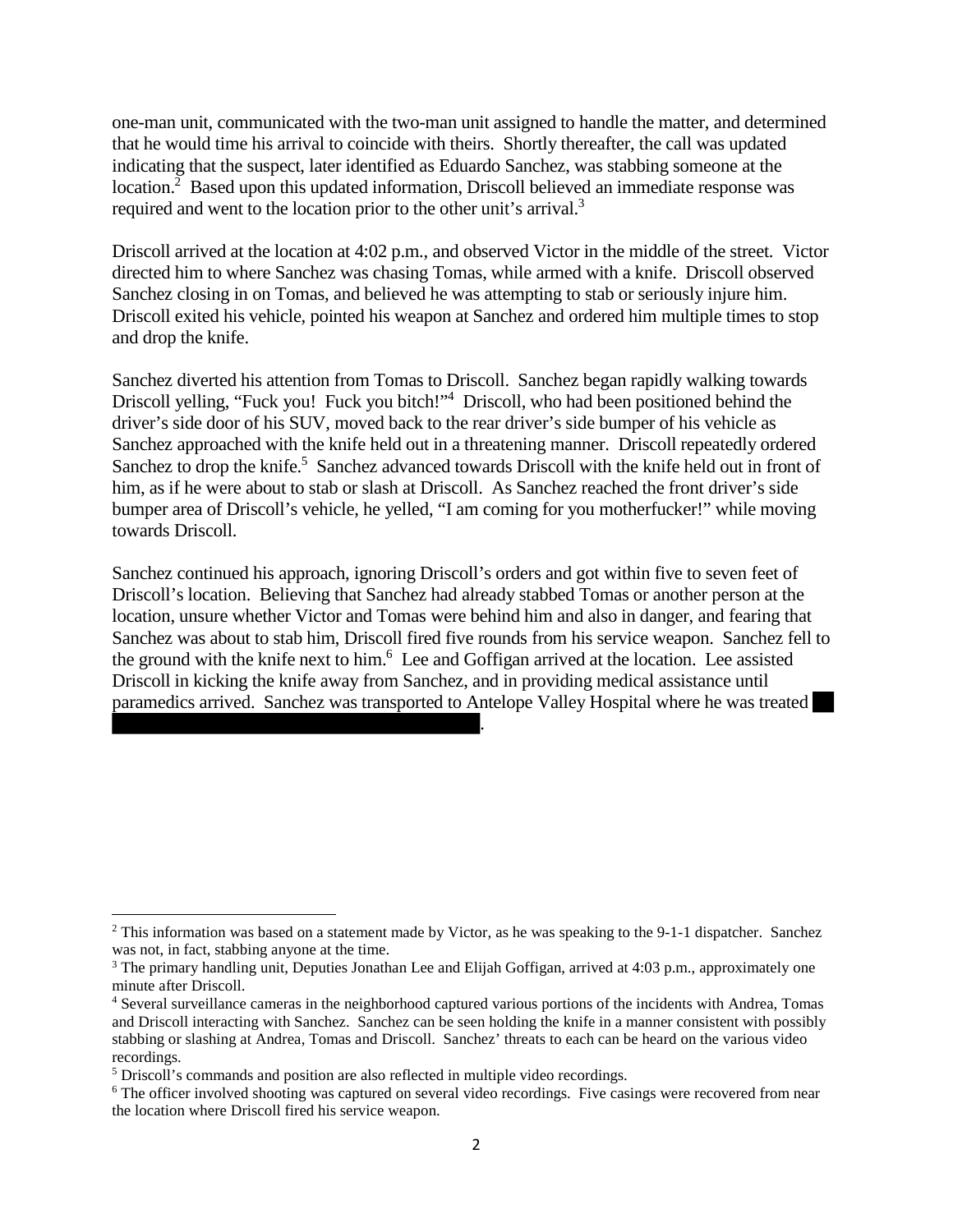

#### Knife used by Sanchez

Investigators interviewed Andrea, Tomas and Victor. All three described Sanchez as having attempted to stab both Andrea and Tomas, and having ignored Driscoll's commands while advancing towards him with the knife held out in front of him. Both Andrea and Tomas were in fear for their lives as Sanchez chased them. Victor told investigators that Sanchez suffered from mental health issues and had been consuming alcohol, mixing it with prescribed medication, throughout the day. Victor also stated that Sanchez has a history of becoming combative when he drinks.<sup>7</sup>

Sanchez was charged in felony case MA075186 with two counts of assault with a deadly weapon and one count of assault with a deadly weapon on a peace officer based upon this incident. That matter is pending trial in Department 126, Central Division.

A search

<sup>&</sup>lt;sup>7</sup> Victor told investigators Sanchez was on probation for threatening him with a knife six months earlier at their residence. Neighbors also reported having violent interactions with Sanchez previously.

of Sanchez' computer also revealed multiple searches for "knives," one search for "murder," and multiple images of knives, firearms and air guns.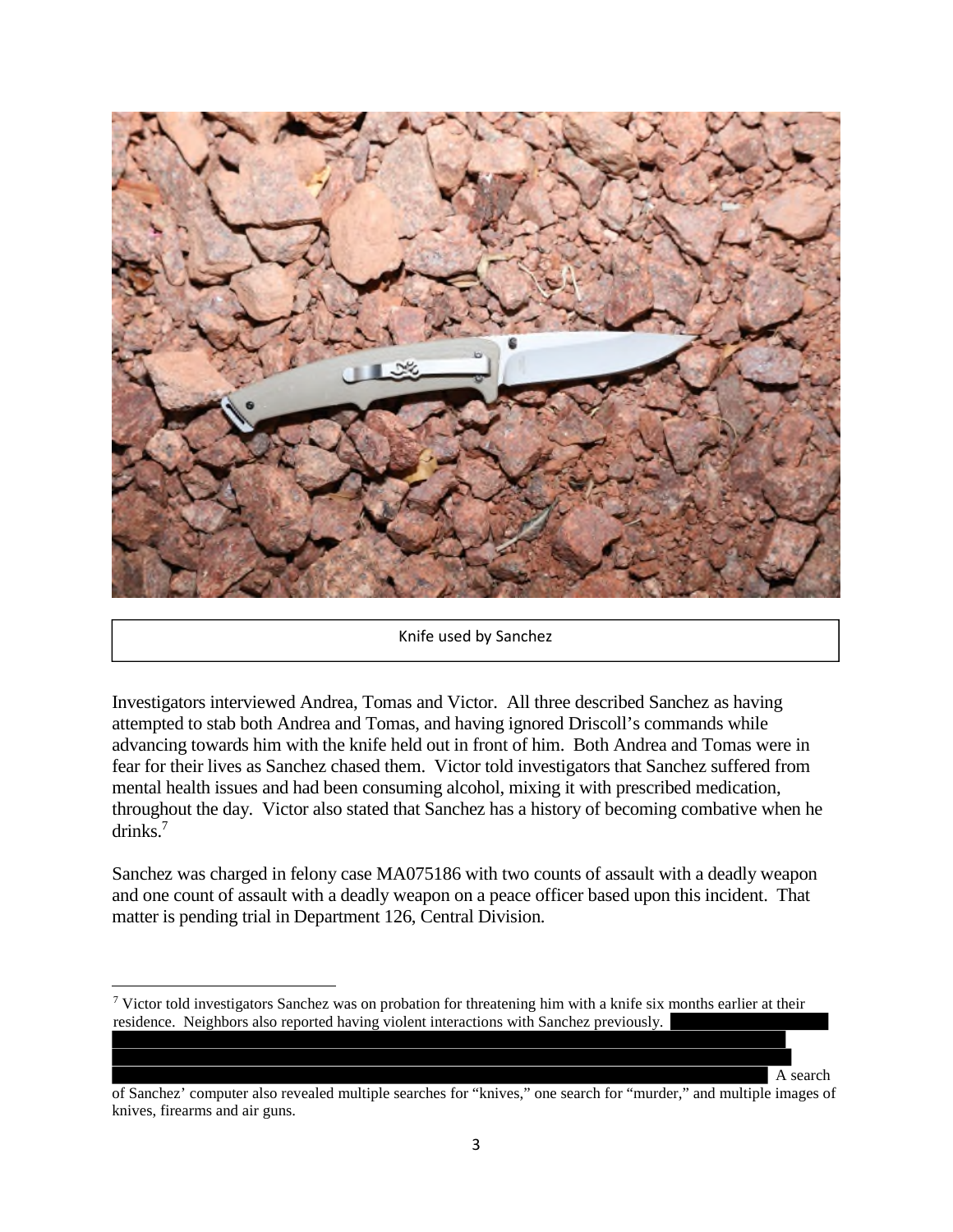#### **LEGAL ANALYSIS**

California law permits the use of deadly force in self-defense or in the defense of others if the person claiming the right of self-defense or the defense of others actually and reasonably believed that he or others were in imminent danger of great bodily injury or death. Penal Code § 197; *People v. Randle* (2005) 35 Cal.4th 987, 994 (overruled on another ground in *People v. Chun* (2009) 45 Cal.4th 1172, 1201); *People v. Humphrey* (1996) 13 Cal.4th 1073, 1082; *see also,* CALCRIM No. 505.

In protecting himself or another, a person may use all the force which he believes reasonably necessary and which would appear to a reasonable person, in the same or similar circumstances, to be necessary to prevent the injury which appears to be imminent. CALCRIM No. 3470. If the person's beliefs were reasonable, the danger does not need to have actually existed. *Id.*

A police officer may use reasonable force to effect an arrest, prevent escape, or overcome resistance of a person the officer believes has committed a crime. Penal Code section 835a. An officer "may use all the force that appears to him to be necessary to overcome all resistance, even to the taking of life; [an officer is justified in taking a life if] the resistance [is] such as appears to the officer likely to inflict great bodily injury upon himself or those acting with him." *People v. Mehserle* (2012) 206 Cal.App.4th 1125, 1146.

An officer has "probable cause" in this context when he knows facts which would "persuade someone of reasonable caution that the other person is going to cause serious physical harm to another." CALCRIM No. 507. When acting under Penal Code section 196, the officer may use only so much force as a reasonable person would find necessary under the circumstances. *People v. Mehserle* (2012) 206 Cal.App.4th 1125, 1147. And he may only resort to deadly force when the resistance of the person being taken into custody "appears to the officer likely to inflict great bodily injury on himself or those acting with him." *Id.* at 1146; quoting *People v. Bond* (1910) 13 Cal.App. 175, 189-190. The prosecution has the burden of proving beyond a reasonable doubt that a killing was not justified. CALCRIM Nos. 505, 507.

"Where the peril is swift and imminent and the necessity for action immediate, the law does not weigh in too nice scales the conduct of the assailed and say he shall not be justified in killing because he might have resorted to other means to secure his safety." *People v. Collins* (1961) 189 Cal.App.2d 575, 589.

In this matter, Driscoll arrived at the location after being advised that Sanchez was stabbing someone with a knife. Immediately upon arrival, Driscoll observed Sanchez chasing Tomas with a knife in his hand. In an effort to stop Sanchez' assault, Driscoll repeatedly ordered him to stop and drop the knife. Rather than doing so, Sanchez diverted his attention to Driscoll, charging at him with the knife held out in front of him, as if to stab or slash at Driscoll. Sanchez continued advancing despite repeated orders, causing Driscoll to move back in an effort to put space between them. When Sanchez got within five to seven feet, yelling, "I'm coming for you motherfucker!" it was reasonable for Driscoll to believe he was about to be attacked with the knife and respond with deadly force. Additionally, Driscoll was reasonable in believing that other civilians in the vicinity